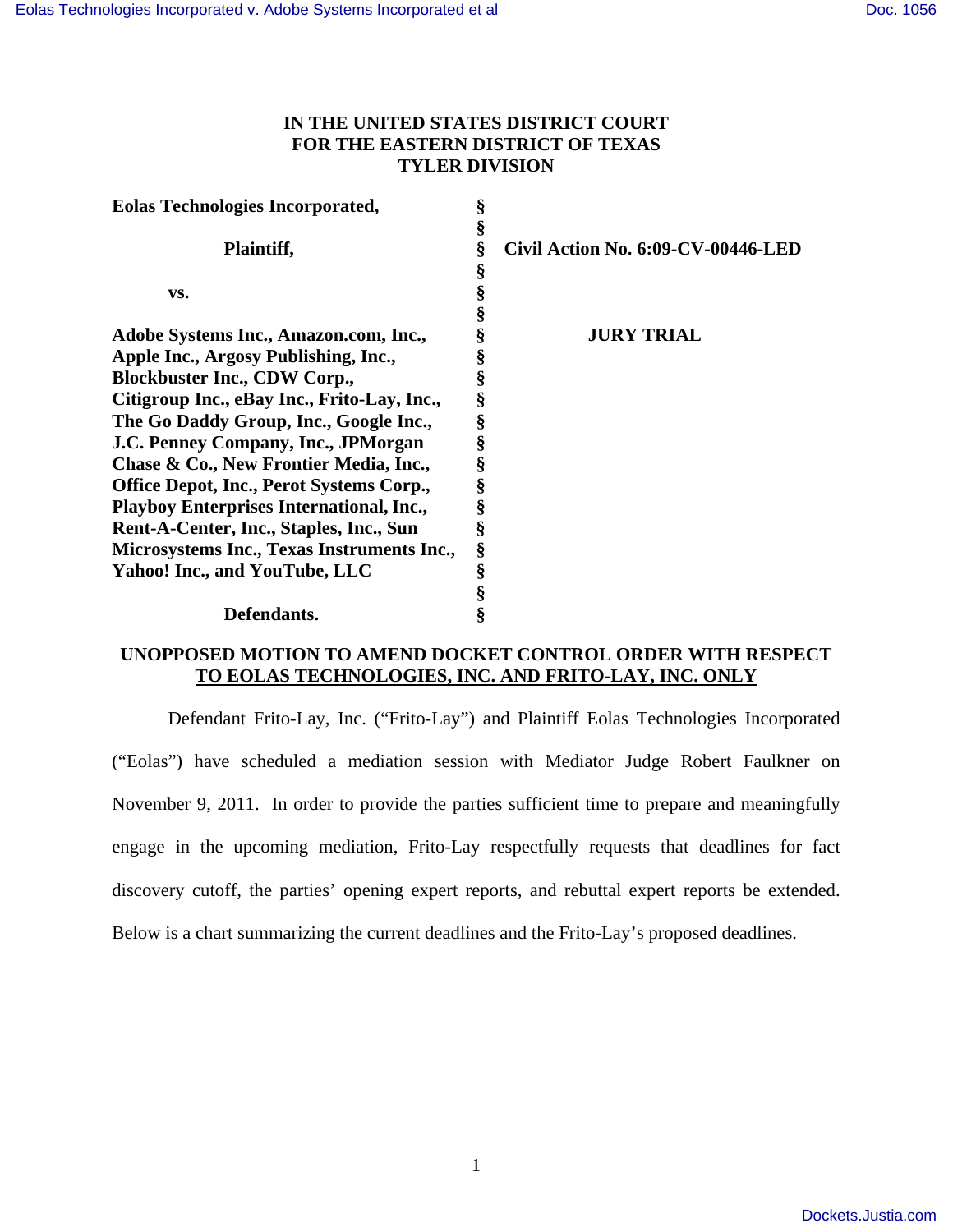| <b>Eolas v. Frito-Lay Only</b>                                                                               |                                    |                           |  |
|--------------------------------------------------------------------------------------------------------------|------------------------------------|---------------------------|--|
| Event                                                                                                        | <b>Current Deadline (Dkt. 979)</b> | <b>Proposed Deadlines</b> |  |
| Fact discovery cutoff (as to<br>Eolas v. Frito-Lay only)                                                     | November 9, 2011                   | November 18, 2011         |  |
| Parties with burden of proof<br>designate expert, expert reports<br>due (as to Eolas v. Frito-Lay<br>only)   | November 16, 2011                  | November 29, 2011         |  |
| Rebuttal expert reports and<br>rebuttal<br>trial<br>identify<br>witnesses (as to Eolas v.<br>Frito-Lay only) | December 16, 2011                  | December 19, 2011         |  |

The parties have met and conferred, and Eolas does not oppose Frito-Lay's Motion. This Motion is not made for the purpose of delay and does not affect the date of trial, jury selection or the pretrial conference. For the reasons stated above, Frito-Lay respectfully requests the Court grant this joint motion.

Dated: October 25, 2011 Respectfully submitted,

*/s/ Douglas R. McSwane, Jr.*  **POTTER MINTON P.C.**  Douglas R. McSwane, Jr. dougmcswane@potterminton.com 110 N. College Street, Suite 500 Tyler, Texas 75702 Tel: (903) 597-8311 Fax: (903) 593-0846

#### **GREENBERG TRAURIG LLP**

Jeffrey K. Joyner (admitted *pro hac vice*) joynerj@gtlaw.com Jeffrey F. Yee (admitted *pro hac vice*) yeej@gtlaw.com 2450 Colorado Avenue, Suite 400E Santa Monica, California 90404 Telephone: (310) 586-7700 Facsimile: (310) 586-7800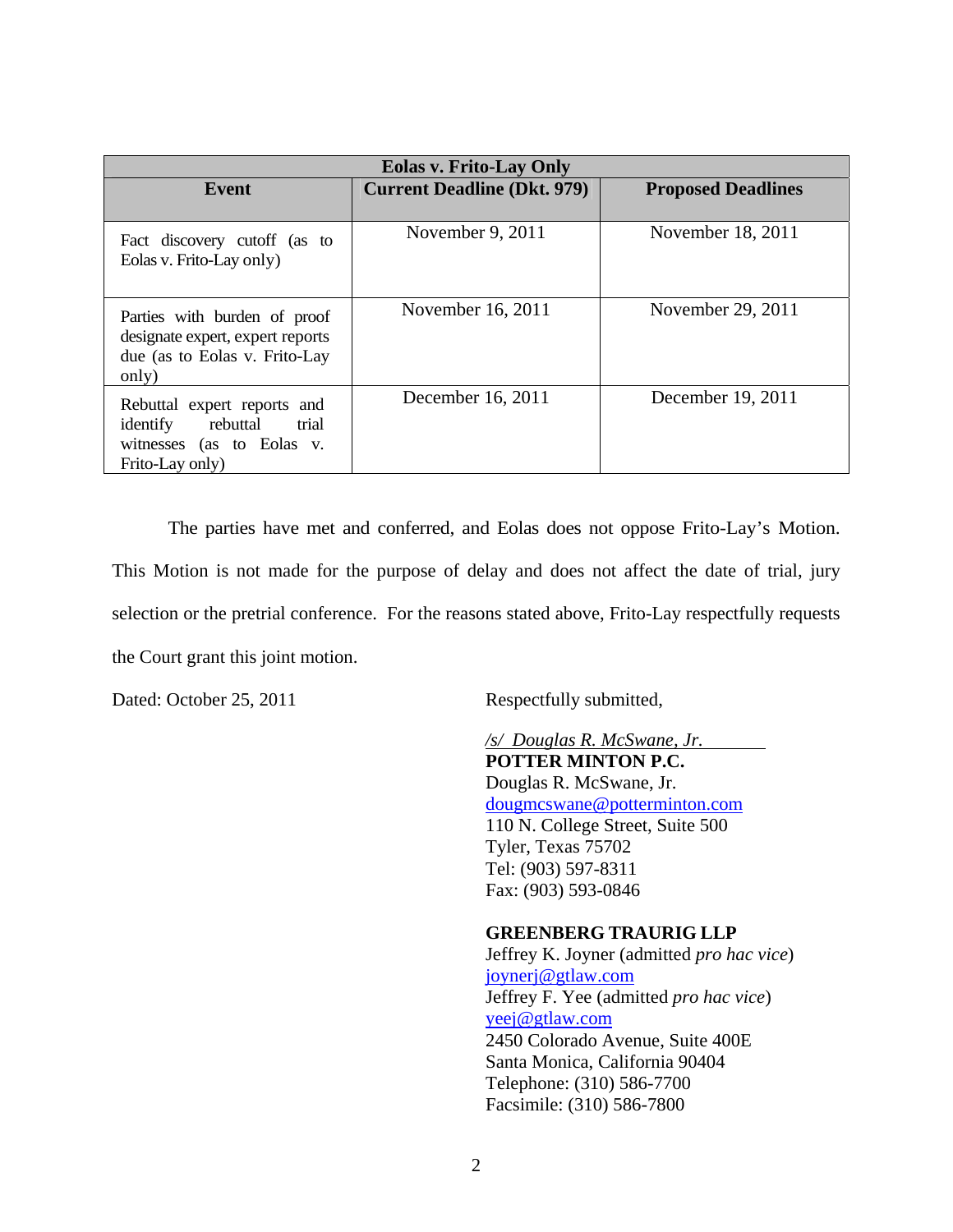Dwayne L. Mason Texas State Bar #00787977 masondl@gtlaw.com 1000 Louisiana Street, Suite 1700 Houston, Texas 77002 Tel: (713) 374-3500 Fax: (713) 374-3505

# **ATTORNEYS FOR DEFENDANT FRITO-LAY, INC.**